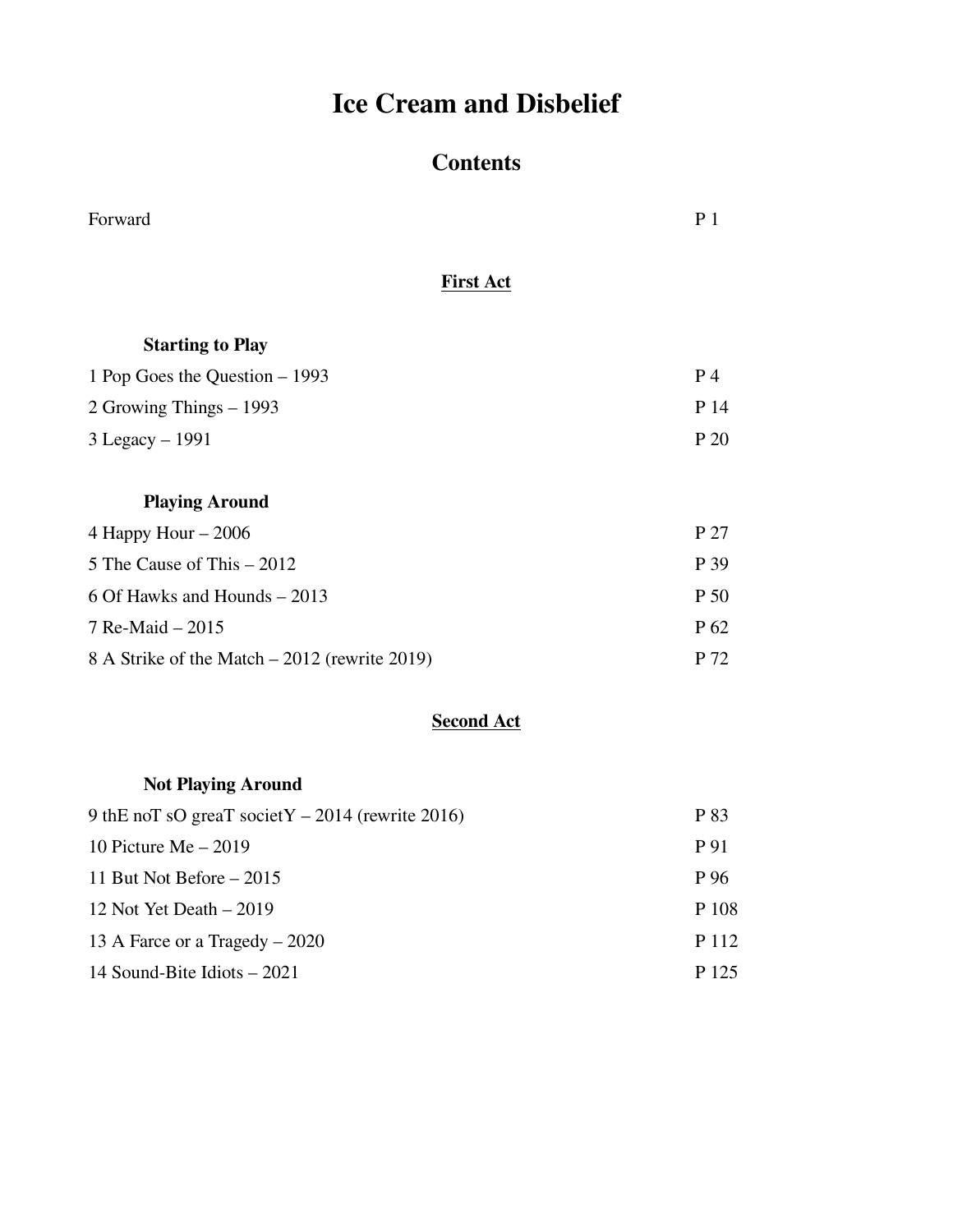### **Forward**

This play offers a selection of my rejected and/or neglected short plays. This project began when I stumbled upon three fairly recent, but forgotten about short pieces. At one point I also looked for and found a hard copy of my earliest play and realized I'd been writing plays for thirty years! I too realized these plays collectively offer a look at my journey as a playwright. I have broken them into three groups based upon who I was as a writer when the play revealed itself to me.

The first group, Starting to Play, are the first three of what I'd consider successful attempts at a full scene or a short play. The first two were probably written in my first playwriting workshop. They were ideas I was aware of, but I waited until I was in a playwriting workshop before I put them on paper. *Pop Goes the Question*, not surprisingly, came to me when I was eating at a restaurant. I was an undergraduate and the story simply wouldn't go away; every time I ate at that restaurant the story would pop back into my head. *Growing Things* emerged from an idea I had for a short story in my first narrative writing class, also when I was an undergraduate. I recently found the first couple of pages of my rather haphazard attempt to write this story as a short story, which quickly stalled out. It was obvious from this small sample, which was written mostly in dialogue, the story wanted to be a play. However, it would have to wait about two years, until I returned to Chicago, before I'd find a playwriting workshop. Both of these plays have been tinkered with in various classes and workshops with friends and colleagues. The biggest surprise for me in this group is *Legacy*, which was written as a paper for a literature class. The professor was one of my favorite teachers and in my second class with him there was some overlap of materials with the first class. The professor had said he had a theatre background so he was open to papers with theatre topics, such as set design or costumes for students in Theatre (though I was an English major). When he gave out the assignment for the first paper in my second class it was the exact same topic I'd written on in the first class—so for some reason (I have no knowledge as to why) I asked him if I could write a play! At this point I'd only had two creative writing classes (one in poetry and one in narrative) and I had no idea I might wind up in theatre one day. However my professor said I could write a play, as he'd done so in the past.

The second group, Playing Around, offers more variety than the first group, including some experimental pieces. These plays were written after I'd written a couple of longer plays, so I was more comfortable trying different things. However (unbeknownst to me) I was still looking for my voice as a playwright (and I still am to some degree). *Happy Hour* is the only play in this collection to have had a staged reading (LiveWire Chicago Theatre, VisionFest 2008, directed by Joshua Aaron Weinstein). It was written with many stops and starts over a number of years. The biggest challenge with this play was I didn't know exactly what it was or was about when I first sat down to write it which is never a good place to begin (I understand this because I did it twice back then). (*A Strike of the Match* and *thE noT sO greaT societY* also had later rewrites, but these were due to my changing the focus of the play for different audiences than they'd originally been written for.) *Happy Hour* is also a transition piece as it was developed over time, so as a writer I was closer to one group when I began the play but I was clearly in another group when I finished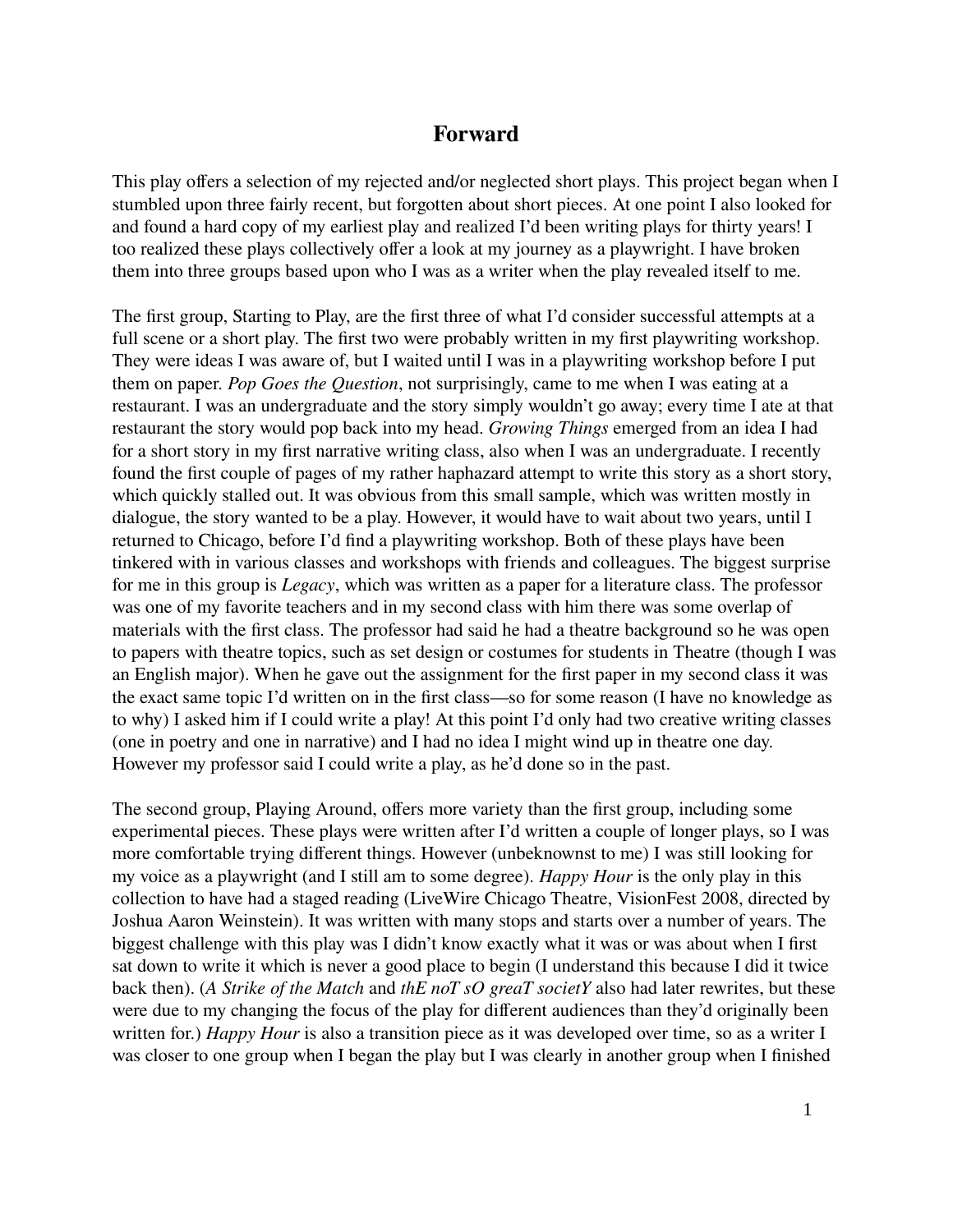it. As for the other four plays in this group—*The Cause of This*, *Of Hawks and Hounds*, *Re-Maid* and *A Strike of the Match*—they all feel connected as they were drawn from and expressed through my interests in classical literature. I read many plays, including the Greeks and Shakespeare and his contemporaries, and these plays are reactions to plays I've read. The Greek plays are fun to play with and expand upon as Greek playwrights often left holes you can fill in and explore in interesting ways. By bringing the characters in the two Greek plays, *The Cause of This* and *A Strike of the Match*, to life in a new context I'm able to bring to life a new dramatic situation, but also comment upon our society, especially politically as our politicians are remarkably as ignorant, as stupid, as arrogant, as bought off, as power hungry and/or as shortsighted as many of these dysfunctional Greeks were. (Unfortunately overtly dysfunctional and problematic characters make for interesting drama as they are often involved in—and usually drive—conflict and therefore create problems for others and themselves.) I don't remember the impetus behind the two Greek plays but I think the plays speak for themselves and to us in the  $21<sup>st</sup>$ Century. The two remaining plays, *Of Hawks and Hounds* and *Re-Maid*, are reactions to plays by Shakespeare's contemporaries. In *Of Hawks and Hounds* I'm playing with phrases and lines I was drawn to from Thomas Heywood's *A Woman Killed with Kindness* (first published in 1607). I heard these lines at a reading and went home and began to play around with them. This play is an adaptation of some sort, as I let Heywood's language lead the audience through a highly condensed version of the play but with a different presentational form. With *Re-Maid* I was aghast when I read Beaumont and Fletcher's *The Maid's Tragedy* (first published in 1619) and thought Beaumont and Fletcher missed the dramatic line they should have taken.

By the time I was writing well enough to begin the final group, Not Playing Around, many things in my life had changed and more than a few things had passed me and my writing career by including my still being an unproduced playwright as I write this. However, as these plays show I was (and am) still growing and evolving as a writer. *thE noT sO greaT societY* is a reaction to the student debt crisis, where our government allowed (and still allows as this has not been adequately resolved in my opinion) the financial industry to take advantage of and exploit 18 year old high school graduates for financial gain. Our government and politicians can be absolutely shameless at times and this is one of those times. *Picture Me* and *Not Yet Death* emerged together one weekend. I have no recollection as to what triggered their emergence, but I felt the need to express them and once I wrote them I was able to move on. *But Not Before* is another transition play I worked on over a number of years and it is also the other play I began not knowing what it was about—obviously not a coincidence! *But Not Before* is also unique within this collection as it is the only play that didn't begin as a short play. I was in graduate school when I wrote the first full-length draft of this play, but for many reasons it never fully came together though I worked on it on and off throughout many years. What is left is a reduced and simplified take on just a couple of the oh-so-many things I was trying to figure out, balance, understand, grasp and communicate in graduate school. With the troubled state of our government and political system in the 21<sup>st</sup> Century it is difficult not to react to some of these machinations and hoodwinkings and *A Farce or a Tragedy* is one of these reactions. *Sound-Bite Idiots* is the only new play in this collection, as it 'just sort of popped out' as I was pulling things together.